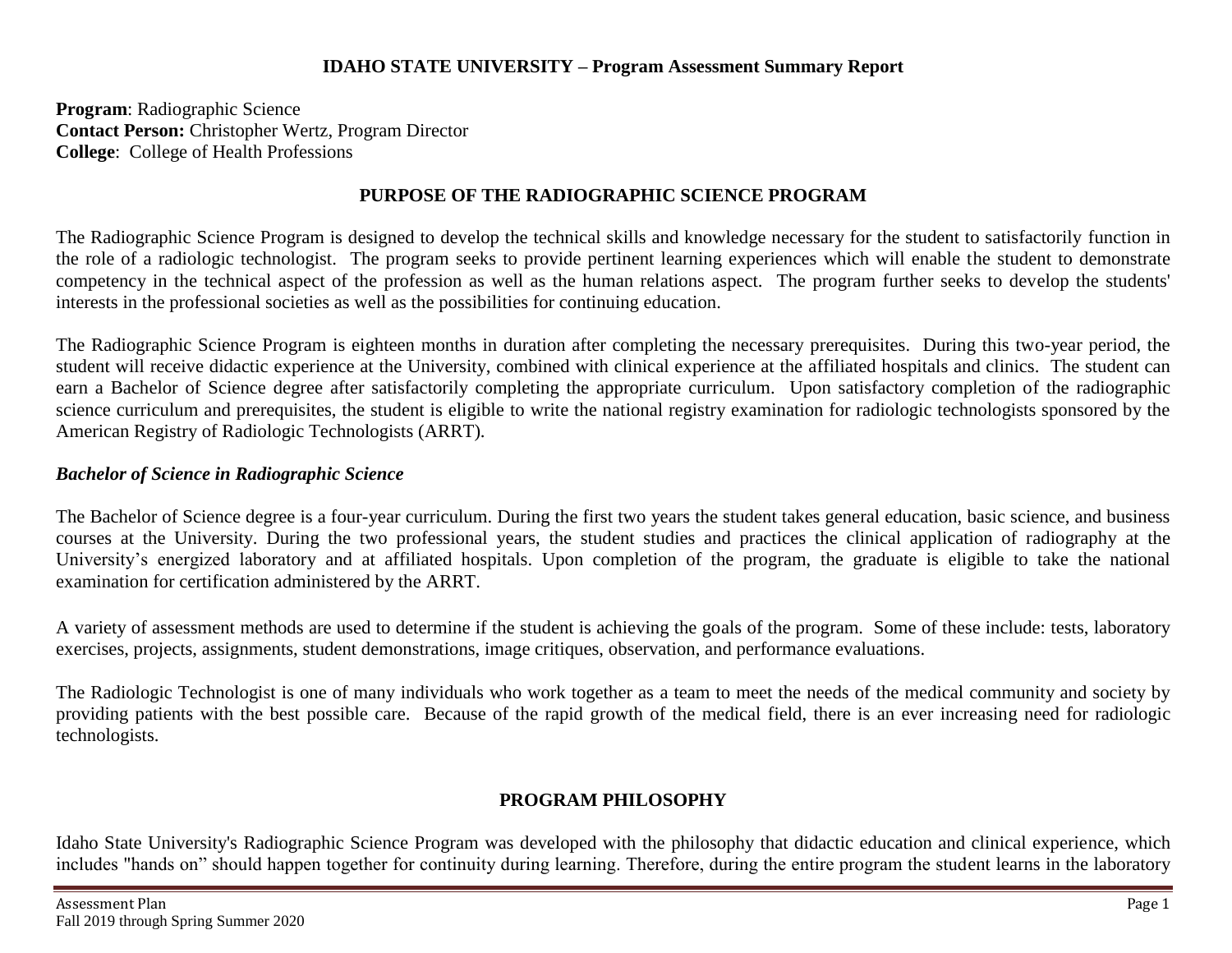setting and applies those skills acquired in the clinical setting. This happens on a weekly basis. Furthermore, in the classroom students acquire the theoretical information necessary to perform as technologists. The next step involves laboratory experiences where the opportunity to apply technological skills is acquired by using phantoms and simulations. Students then progress and perfect their skills by working with technologists in a clinical environment. Additionally, several of the classes are taught by the Physics, Biology, and Healthcare Administration Faculties. This is atypical of most Radiographic Science programs and is a unique feature that sets the program apart from other programs. Our philosophy is students who learn from experts become experts. When graduation approaches students are ready to enter the profession confidently.

## **MISSION STATEMENT**

The Mission of the Radiographic Science Program is to provide students with both the academic and technical foundations to competently and safely perform Radiologic procedures, to prepare qualified imaging technologists who will ethically respond to the needs of patients with technical competence and compassion, and to assume a vital professional role as a medical team member.

#### *Vision*

Prepare leaders in radiography for today and tomorrow by providing baccalaureate education.

## *Core Values*

- Academics promoting excellence in all academic endeavors.
- Knowledge recognizing the significance of new knowledge in a profession that is predisposed to change while maintaining traditional values and emphasizing the needs of the patient.
- Dedication to help meet the statewide and regional needs by providing access to quality education to prospective students.
- Community to help meet the needs of the community in the health care setting by providing competent, qualified, technologists who are eligible upon graduation to sit for the national certification examination in radiography sponsored by the American Registry of Radiologic Technologists (ARRT).

## **PROGRAM GOALS/OUTCOMES**

## **The Radiographic Science Program faculty promotes knowledge and discovery for all students in our program by committing to the following goals:**

- 1. Students will use critical thinking and problem-solving skills**.**
- 2. Students/graduates will be clinically competent.
- 3. Students will be able to effectively communicate.
- 4. Students will demonstrate the importance of professional growth and development.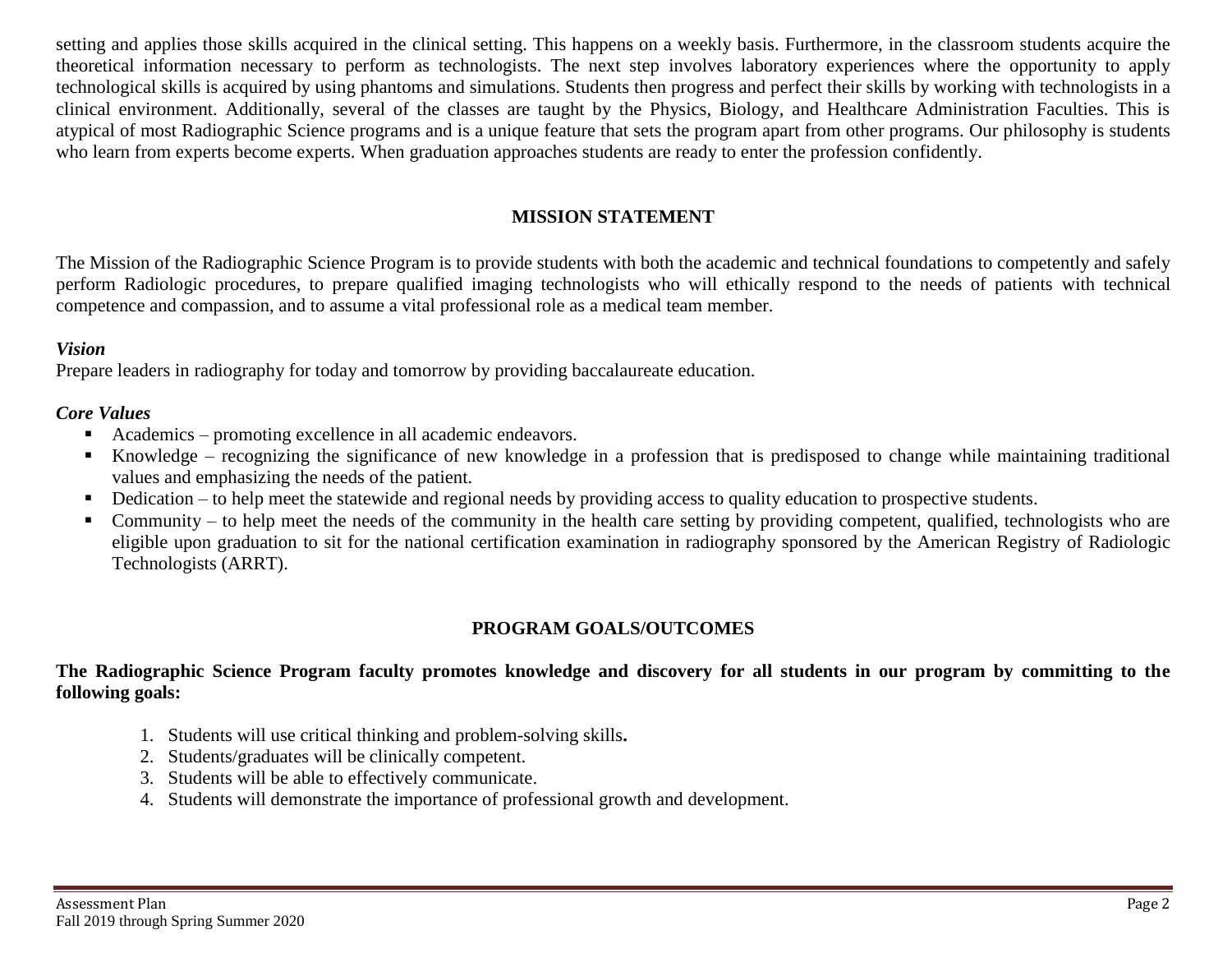## **Student Driven Effectiveness Assessment**

The Radiographic Science Program and the Division of Health Sciences also administers a Student Driven Effectiveness Assessment each semester. This assessment is a method used to evaluate the program from the vantage point of our customer, the student. Continuous Quality Improvement guides program officials in looking for opportunities to improve in all aspects of the collegiate experience provided to our customer. The assessment includes a four question evaluation administered at the end of each semester. Students are asked to answer the following questions:

- 1. Has the Radiographic Science Program met your expectations?
- 2. Would you recommend the Radiographic Program to another student?
- 3. List the Top 3 Positive experiences this semester.
- 4. List 3 things that would enhance the experience in the Radiographic Science Program.

This assessment tool, which includes all student responses, an evaluation by faculty, an action plan, follow-up, and all survey results, can be reviewed on the department Web site. It is titled "Division of Health Sciences Student Driven Effectiveness Assessment Plan, and is located at the bottom of the page at the following hyperlink:

[Division of Health Sciences Student Driven Effectiveness](http://www.isu.edu/radsci/admindata.shtml) Assessment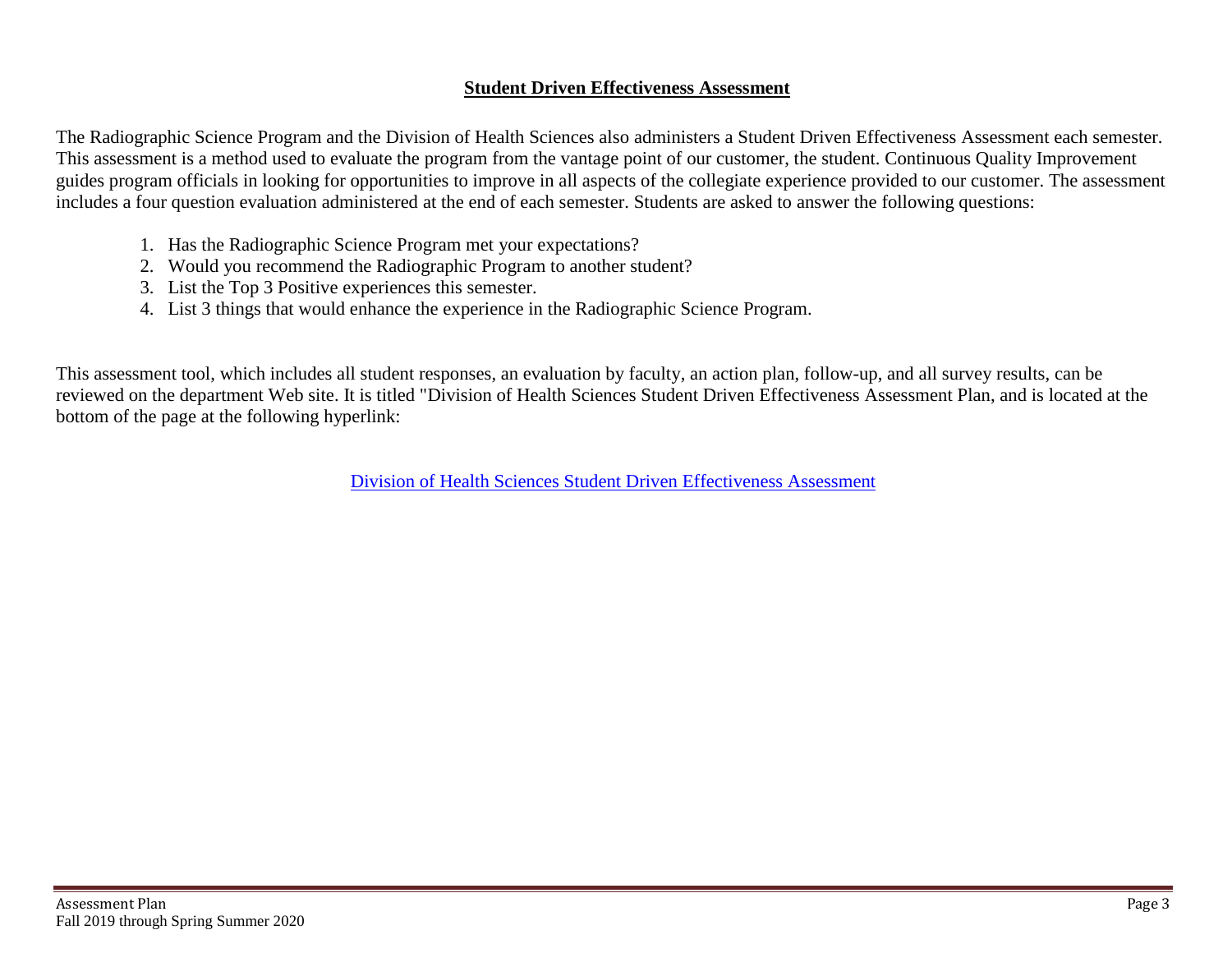# **Outcomes Assessment Plan**

## **Radiographic Science Program**

## **The Radiographic Science Program at Idaho State University will provide a quality and diverse education that enables our graduates to become a valuable member of the health care team.**

(The cycle of assessment for the plans below was August 2019 – July 2020)

| Goal 1: Students will use critical thinking and problem-solving skills.                        |                                                                |                                                                                                            |                                                       |                                                                             |                                                                                                                                                                                                                                                                                                                                                                                                                                                                                                                                                                                                                                                                              |  |  |
|------------------------------------------------------------------------------------------------|----------------------------------------------------------------|------------------------------------------------------------------------------------------------------------|-------------------------------------------------------|-----------------------------------------------------------------------------|------------------------------------------------------------------------------------------------------------------------------------------------------------------------------------------------------------------------------------------------------------------------------------------------------------------------------------------------------------------------------------------------------------------------------------------------------------------------------------------------------------------------------------------------------------------------------------------------------------------------------------------------------------------------------|--|--|
| <b>Outcome</b>                                                                                 | <b>Measurement Tool</b>                                        | <b>Benchmark</b>                                                                                           | <b>Timeframe/Res</b>                                  | <b>Results</b>                                                              | <b>Analysis/Action Plan</b>                                                                                                                                                                                                                                                                                                                                                                                                                                                                                                                                                                                                                                                  |  |  |
| 1. Students will<br>select appropriate<br>scholarly and peer-<br>reviewed journal<br>articles. | RS 4450 Annotated<br>Bibliography rubric<br>criteria "Article" | Average score<br>$>90\%$ for the<br>"article" criteria<br>on both annotated<br>bibliography<br>assignments | ponsible Party<br>$4th$ semester<br>Course instructor | $n = 21$<br>2016=96%<br>$2017=98\%$ (n=20)<br>2018=99%<br>2019=99% $(n=20)$ | Benchmark was met.<br>Students must select a peer-reviewed, scholarly journal<br>article published within the last 5 years written on their<br>chosen topic and must relate directly to medical<br>imaging. This selection process requires critical<br>thinking skills to apply the assignment criteria to an<br>infinite number of article options.<br>Action: 4 <sup>th</sup> year of assessment. Will continue to                                                                                                                                                                                                                                                        |  |  |
| 2. Students will<br>modify routine<br>imaging parameters<br>for trauma patients.               | RS 3340 Lab Trauma<br>Scenario assessment                      | Average score $\geq$ 4<br>on a 5 point<br>Likert scale                                                     | $1st$ semester                                        | $n = 21$<br>$2016=4$<br>$2017=4.9*$<br>$2018 = 4.5$<br>$2019 = 4^{\circ}$   | monitor<br>Benchmark was met<br>*Note: In 2017 only 1 trauma scenario of a cross-table<br>lateral hip was used based on available time in the lab<br>curriculum.<br>^Note: In 2019 the measure was split so RS 3340 and<br>RS 3341 each had their own measure. Previously the<br>measure was combined results from RS 3340/3341<br>During lab time students practiced trauma scenarios<br>imaging our full body x-ray phantom on specific<br>anatomies from each chapter. This group activity helps<br>students collaborate and critically think to know how to<br>perform in a trauma situation.<br>Action: 4 <sup>th</sup> year of assessment. Will continue to<br>monitor |  |  |
|                                                                                                | RS 3341 Lab Trauma<br>Scenario assessment                      | Average score $\geq 4$<br>on a 5 point<br>Likert scale                                                     | $2nd$ semester                                        | $n = 21$<br>2019=unavailable*                                               | In 2019, measure for RS 3341 was separated from RS<br>3340/3341 measure.<br>*In Spring 2020 (2019 assessment year) COVID<br>required online instruction. No trauma lab scenarios<br>were used.<br>Action: Will start to monitor in Spring 2021 (2020)<br>assessment year)                                                                                                                                                                                                                                                                                                                                                                                                    |  |  |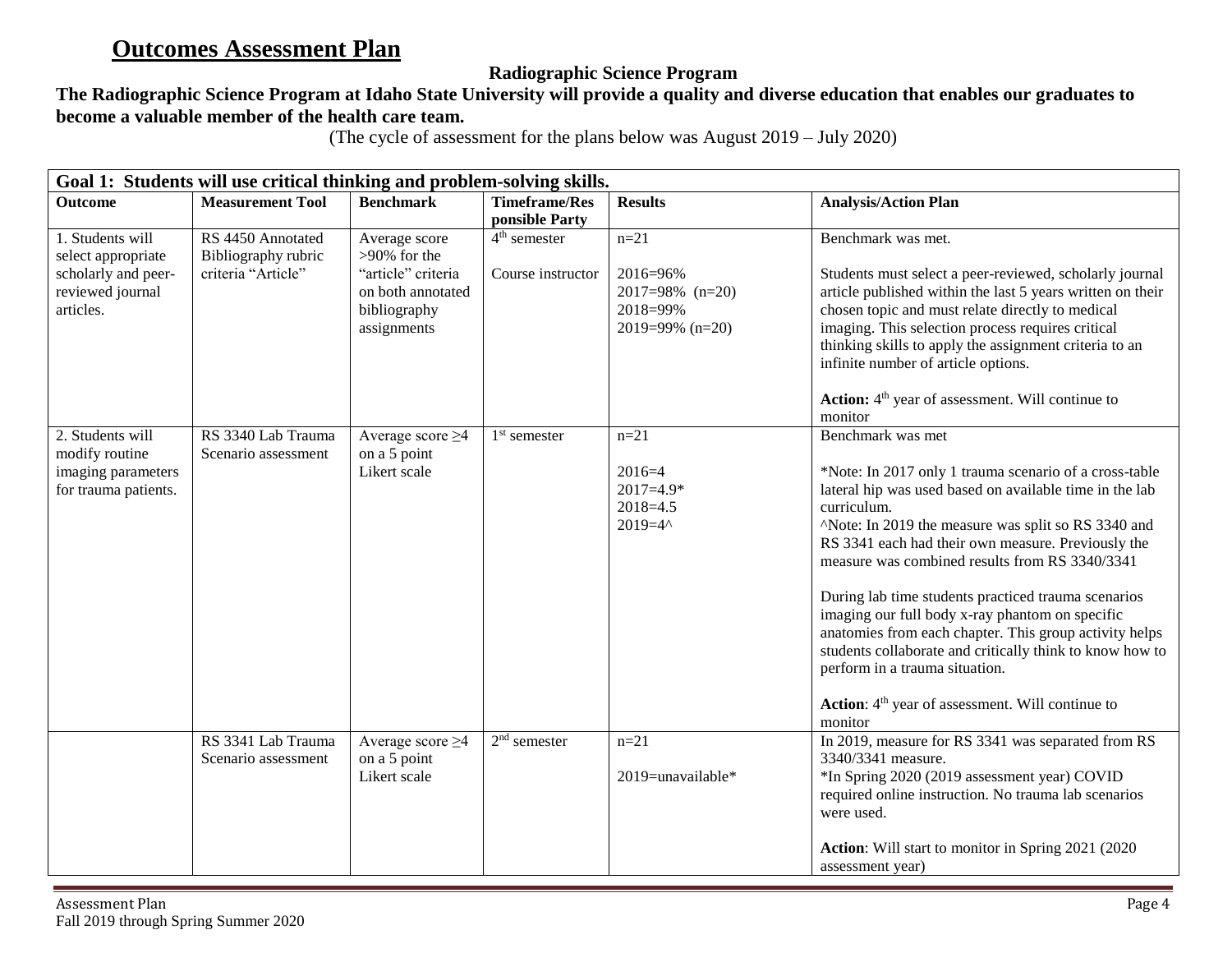| Goal #2: Students/graduates will be clinically competent. |                                        |                                                                                                     |                                               |                                                                                                                                |                                                                                                                                                                                                                                                                                                                                                                                                                                                                            |  |  |
|-----------------------------------------------------------|----------------------------------------|-----------------------------------------------------------------------------------------------------|-----------------------------------------------|--------------------------------------------------------------------------------------------------------------------------------|----------------------------------------------------------------------------------------------------------------------------------------------------------------------------------------------------------------------------------------------------------------------------------------------------------------------------------------------------------------------------------------------------------------------------------------------------------------------------|--|--|
| <b>Outcome</b>                                            | <b>Measurement Tool</b>                | <b>Benchmark</b>                                                                                    | <b>Timeframe/Res</b><br>ponsible Party        | <b>Results</b>                                                                                                                 | <b>Analysis/Action Plan</b>                                                                                                                                                                                                                                                                                                                                                                                                                                                |  |  |
| 1. Students will<br>apply positioning                     | <b>RS</b> 3340<br>Score on positioning | Each position is<br>worth 2 points.                                                                 | 1 <sup>st</sup> Semester                      | $n = 21$                                                                                                                       | Benchmark was met                                                                                                                                                                                                                                                                                                                                                                                                                                                          |  |  |
| skills.                                                   | criteria during lab test<br>#3         | There are 4<br>projections per<br>lab test. The<br>average<br>positioning score<br>will be $> 90\%$ | Course Instructor                             | 2018=97.6%<br>2019=95.5%                                                                                                       | For lab testing, each position (of the 4 total positions)<br>per lab test) is worth 2 points. Positioning in lab testing<br>is evaluated on standards set in Bontrager's textbook.<br>Action: 2 <sup>nd</sup> year of assessment. Decided to move<br>measurement tool to lab test #5                                                                                                                                                                                       |  |  |
| 2. Students will<br>demonstrate                           | RS 3388 Radiation<br>Protection-       | Average score ><br>80%.                                                                             | $2nd$ Semester                                | $n = 21$                                                                                                                       | Benchmark was met.                                                                                                                                                                                                                                                                                                                                                                                                                                                         |  |  |
| knowledge in<br>radiation protection.                     | Comprehensive Final<br>Exam Grades     |                                                                                                     | Course Instructor                             | $2013 = 94\%$<br>$2014$ =unavailable<br>2015=93%<br>$2016 = 86\%$ (n=20)<br>$2017 = 84\%$<br>2018=88%<br>$2019=92\%$ (n=20)    | The RS 3388 course focuses on radiation practices and<br>standards. The final exam for the course<br>comprehensively assesses all the material covered<br>throughout the semester.<br><b>Action:</b> Decided to increase benchmark to 85% for<br>2020 and continue to monitor                                                                                                                                                                                              |  |  |
|                                                           | Student quarterly<br>dosimetry reports | No student will<br>have $>30$ mrem<br>exposure in any<br>quarter                                    | End of each<br>quarter<br>Program<br>Director | $n=42$<br># of instances of dosimetry<br>readings $>30$ mrem in a<br>quarter<br>$2017=2 (n=41)$<br>$2018=4$<br>$2019=7$ (n=41) | Benchmark was not met.<br>In 7 instances students exceeded the goal. After<br>discussion with the students it was discovered that they<br>were using the ISU dosimeter during clinical time and<br>intern work time. The students were advised to obtain a<br>second dosimeter from their employer to use when not<br>on ISU time. Still, no student exceeded the ISU 100<br>mrem level for any quarter<br>Action: 3 <sup>rd</sup> year of assessment. Decided to increase |  |  |
|                                                           |                                        |                                                                                                     |                                               |                                                                                                                                | benchmark to ">50 mrem" in 2020                                                                                                                                                                                                                                                                                                                                                                                                                                            |  |  |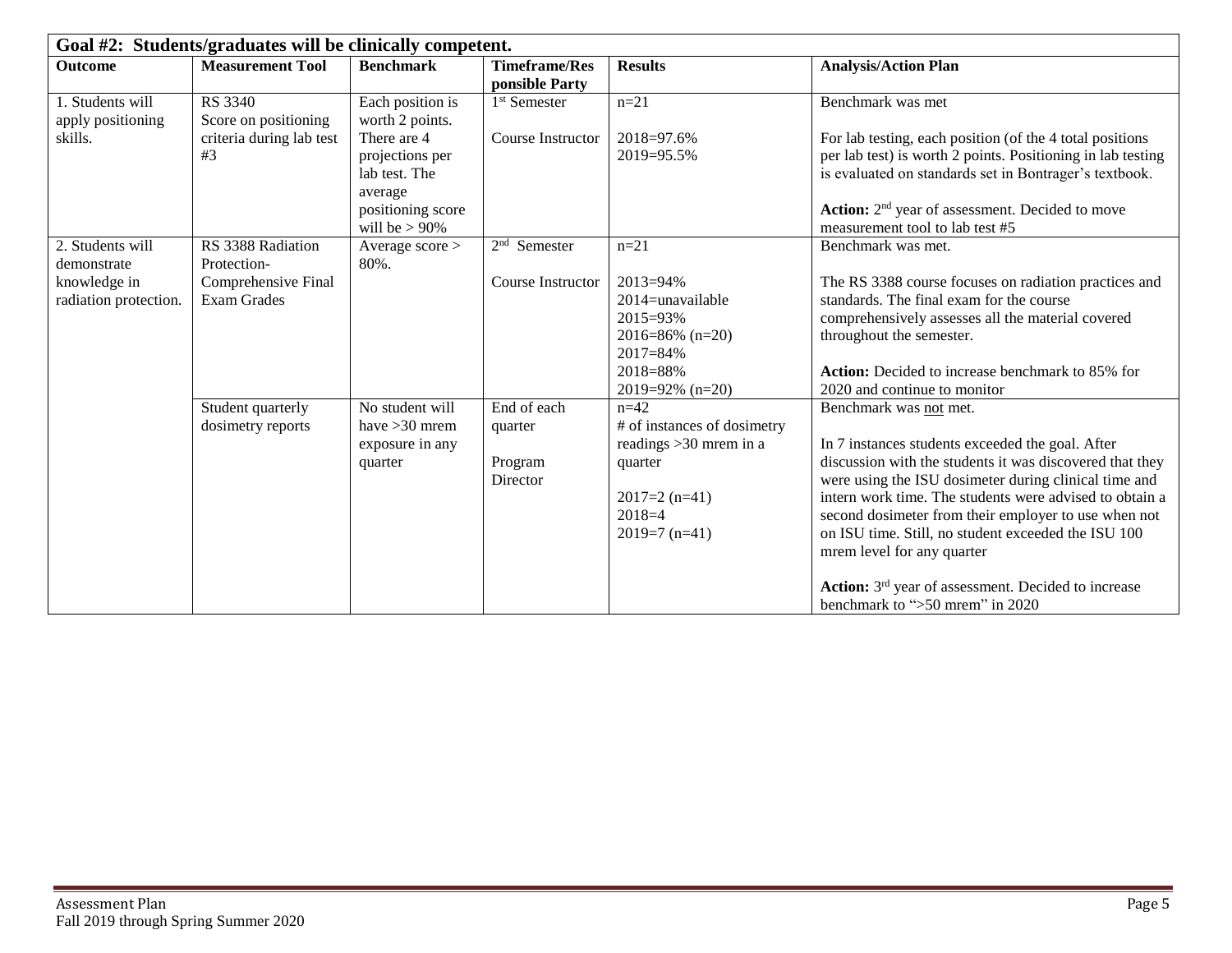| Goal 3: Students will be able to effectively communicate. |                         |                      |                                        |                    |                                                                                                               |  |  |
|-----------------------------------------------------------|-------------------------|----------------------|----------------------------------------|--------------------|---------------------------------------------------------------------------------------------------------------|--|--|
| <b>Outcome</b>                                            | <b>Measurement Tool</b> | <b>Benchmark</b>     | <b>Timeframe/Res</b><br>ponsible Party | <b>Results</b>     | <b>Analysis/Action Plan</b>                                                                                   |  |  |
| 1. Students will                                          | RS 4450 quiz "ASRT      | All students will    | 4th Semester                           | $n=21$             | Benchmark increased to ">90%" for 2018                                                                        |  |  |
| write clearly using                                       | Style Guide"            | receive a $>90\%$ at |                                        |                    |                                                                                                               |  |  |
| AMA and ASRT                                              |                         | on the quiz          | Course Instructor                      | 2016=96%           | The ASRT Style Guide quiz assesses students'                                                                  |  |  |
| style format.                                             |                         |                      |                                        | $2017=98\%$ (n=20) | knowledge of specific English and formatting                                                                  |  |  |
|                                                           |                         |                      |                                        | 2018=94%           | guidelines required by the ASRT for manuscript                                                                |  |  |
|                                                           |                         |                      |                                        | 2019=95%           | publication.                                                                                                  |  |  |
|                                                           |                         |                      |                                        |                    | Action: 4 <sup>th</sup> year of assessment. Will continue to                                                  |  |  |
|                                                           |                         |                      |                                        |                    | monitor. Decided to increase grading strictness (i.e.                                                         |  |  |
|                                                           |                         |                      |                                        |                    | only allowing 1 attempt or giving a time limit on the<br>quiz) for 2020                                       |  |  |
| 2. Students will                                          | RS 3340 Lab final       | Average score        | $1st$ semester                         | $n = 21$           | Updated measure for 2018 to use more specific                                                                 |  |  |
| demonstrate proper                                        | "patient intake" score  | $>90\%$              |                                        |                    | communication grading criteria                                                                                |  |  |
| and effective                                             |                         |                      | Course instructor                      | 2018=98.6%         |                                                                                                               |  |  |
| communication                                             |                         |                      |                                        | 2019=96.6%         | Students perform a patient intake assessment as part of                                                       |  |  |
| with patients during                                      |                         |                      |                                        |                    | lab testing. The intake includes such elements as                                                             |  |  |
| an exam.                                                  |                         |                      |                                        |                    | AIDET, acquiring a patient history, verifying                                                                 |  |  |
|                                                           |                         |                      |                                        |                    | pregnancy status, and metal artifact screening.                                                               |  |  |
|                                                           |                         |                      |                                        |                    | Action: 2 <sup>nd</sup> year of assessment. Will continue to                                                  |  |  |
|                                                           |                         |                      |                                        |                    | monitor                                                                                                       |  |  |
|                                                           | <b>RS 4488</b>          | Average score        | $3rd$ semester                         | $n=21$             | Updated measure for 2019. New audit of student                                                                |  |  |
|                                                           | Communication audit     | $>90\%$              |                                        |                    | communication with patients will be used.                                                                     |  |  |
|                                                           | form                    |                      | Clinical                               | $2019 = 94\%$      |                                                                                                               |  |  |
|                                                           |                         |                      | Coordinator                            |                    | Students are evaluated in clinical setting through a<br>survey instrument in regards to patient communication |  |  |
|                                                           |                         |                      |                                        |                    | and AIDET.                                                                                                    |  |  |
|                                                           |                         |                      |                                        |                    |                                                                                                               |  |  |
|                                                           |                         |                      |                                        |                    | <b>Action:</b> 1 <sup>st</sup> year of assessment. Will continue to                                           |  |  |
|                                                           |                         |                      |                                        |                    | monitor.                                                                                                      |  |  |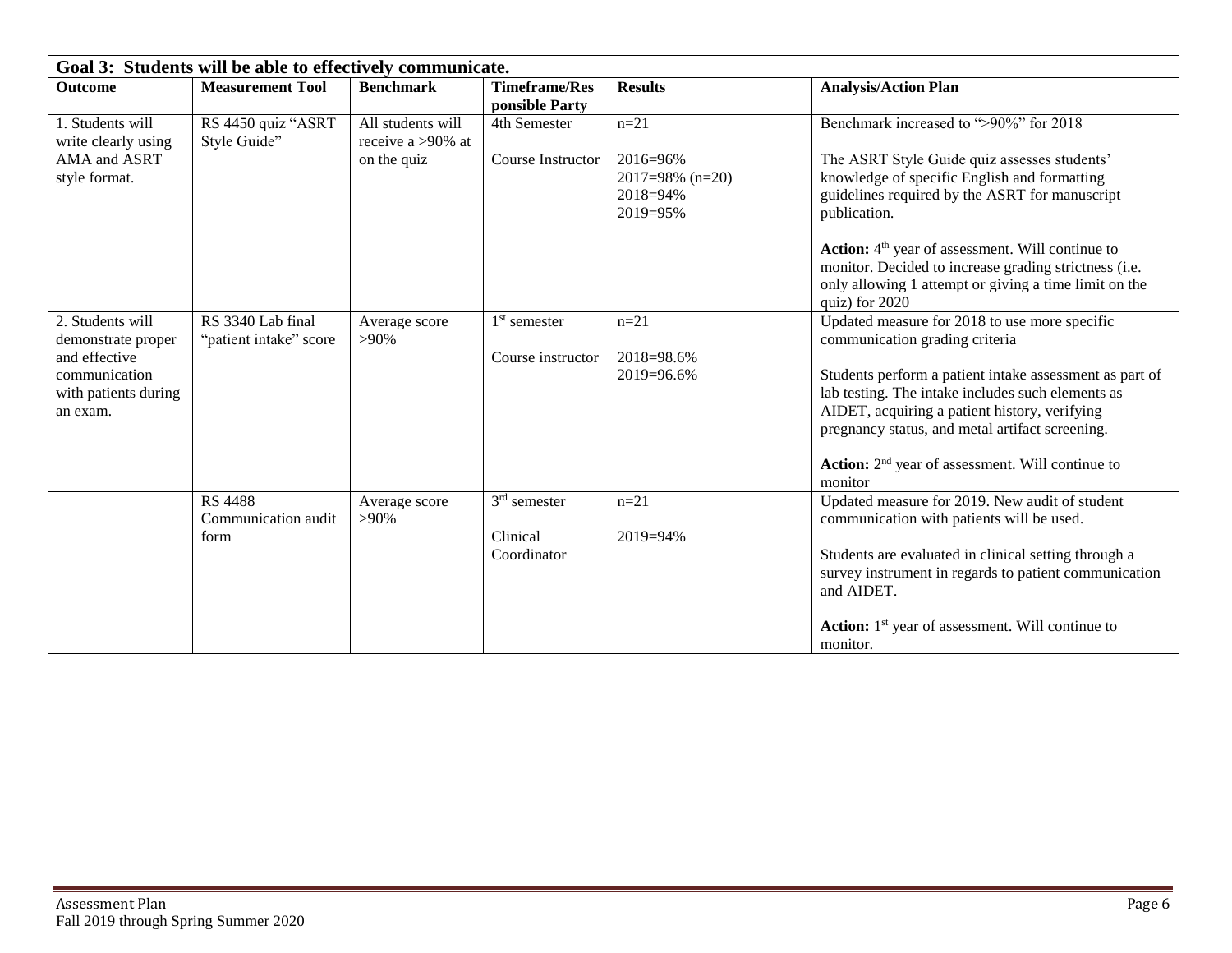| Goal #4: Students will demonstrate the importance of professional growth and development. |                                                                                                                                                               |                                                                                                                                                                                                                         |                                         |                                                                                                                             |                                                                                                                                                                                                                                                                                                                                                                                                                                                                                                                                                                                                                                                                                                                                                                                                                                                                                                                                                                                                                                                                                     |  |
|-------------------------------------------------------------------------------------------|---------------------------------------------------------------------------------------------------------------------------------------------------------------|-------------------------------------------------------------------------------------------------------------------------------------------------------------------------------------------------------------------------|-----------------------------------------|-----------------------------------------------------------------------------------------------------------------------------|-------------------------------------------------------------------------------------------------------------------------------------------------------------------------------------------------------------------------------------------------------------------------------------------------------------------------------------------------------------------------------------------------------------------------------------------------------------------------------------------------------------------------------------------------------------------------------------------------------------------------------------------------------------------------------------------------------------------------------------------------------------------------------------------------------------------------------------------------------------------------------------------------------------------------------------------------------------------------------------------------------------------------------------------------------------------------------------|--|
| <b>Outcome</b>                                                                            | <b>Measurement Tool</b>                                                                                                                                       | <b>Benchmark</b>                                                                                                                                                                                                        | <b>Timeframe/Res</b><br>ponsible Party  | <b>Results</b>                                                                                                              | <b>Analysis/Action Plan</b>                                                                                                                                                                                                                                                                                                                                                                                                                                                                                                                                                                                                                                                                                                                                                                                                                                                                                                                                                                                                                                                         |  |
| 1. Students will<br>advance<br>professionally by<br>performing<br>qualitative research.   | RS 4450, Senior<br>students will write an<br>8-10 page literature<br>review or case study<br>and submit the work<br>to a professional<br>society competition. | All students will<br>receive a $>80\%$ at<br>the completion of<br>the paper and an<br>ISU student will<br>place 1 <sup>st</sup> , 2 <sup>nd</sup> , or<br>$3rd$ place at the<br><b>ACERT</b> and/or<br>ISRT conference. | $\overline{4^{th}}$ Semester<br>Faculty | $n = 21$<br>$2013 = 100%$<br>$2014 = 100%$<br>2015=95%<br>2016=95%<br>$2017=95\%$ (n=20)<br>2018=95%<br>$2019=100\%$ (n=20) | Benchmark was met.<br>$ACERT = 1st$ and 3 <sup>rd</sup> place in the investigational<br>category<br>$ISRT = *Not held due to COVID$<br>This indicator gives students a sense of<br>accomplishment. Generally some students complain at<br>the beginning of the semester, but upon completion of<br>the exercise most generally agree that the experience<br>was highly beneficial. Success this year at the ACERT<br>conference is validation for faculty of quality and<br>feedback from students provides a sense of<br>accomplishment by knowing that they can succeed<br>professionally and add to the knowledge base of the<br>profession. This outcome is important as the degree<br>awarded at ISU is a B.S. degree in Radiographic<br>Science.<br>This tool will be used repeatedly. A goal of the program<br>is to instill in students the importance of contributing<br>knowledge at the collegiate level that will instill desires<br>to publish professionally in the journal Radiologic<br>Technology in the future.<br>Action: Decided to retire this measure in 2020 |  |
|                                                                                           | RS 4430, Senior<br>students will develop<br>a poster presentation<br>and submit the work<br>to a professional<br>society competition.                         | All students will<br>receive a >80% at<br>the completion of<br>the poster and will<br>place 1 <sup>st</sup> , 2 <sup>nd</sup> , or<br>3 <sup>rd</sup> place at the<br>ISRT conference.                                  | 5th Semester<br>Faculty                 | $n=21$<br>$2015 = 100%$<br>2016=100%<br>$2017=100\%$ (n=20)<br>2018=100%<br>$2019=100\%$ (n=20)                             | Benchmark was met.<br>$ISRT = *Not held due to COVID$<br>*Note: students also competed at the ACERT<br>competition 3 <sup>rd</sup> place for investigational posters.<br>Same evaluation as the previous measure.<br>Action: Will continue to monitor                                                                                                                                                                                                                                                                                                                                                                                                                                                                                                                                                                                                                                                                                                                                                                                                                               |  |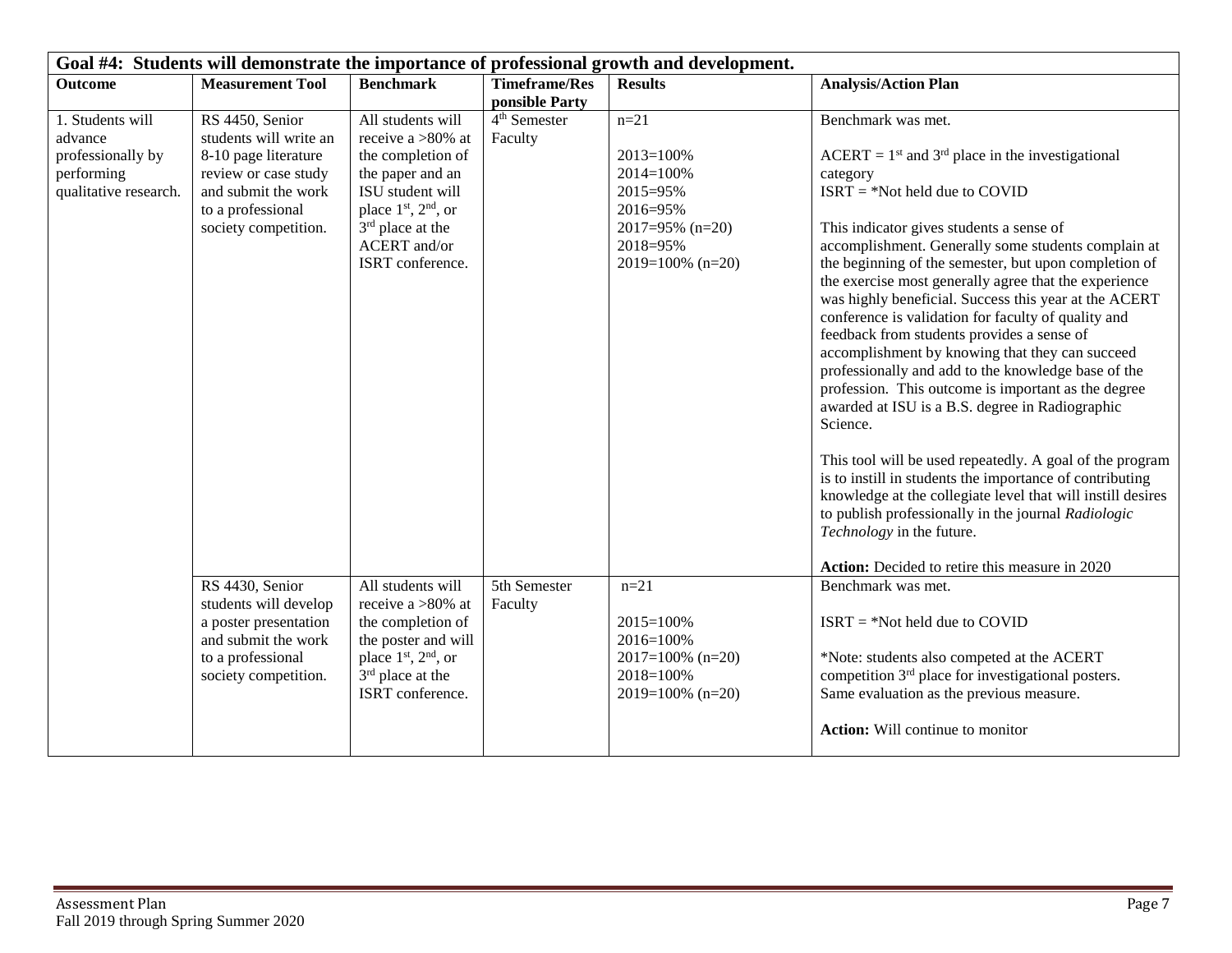| 2. Students will  | ASRT membership | All students will | Program     | $n=42$              | Benchmark was met.                                           |
|-------------------|-----------------|-------------------|-------------|---------------------|--------------------------------------------------------------|
| advance           |                 | join the ASRT     | Director    |                     |                                                              |
| professionally by |                 |                   |             | $2016 = 100\%$      | ASRT membership helps students stay connected to the         |
| joining state and |                 |                   |             | $2017=100\%$ (n=41) | national profession outside clinical and didactic            |
| national          |                 |                   |             | $2018 = 100\%$      | settings. Engagement in the profession will lead to          |
| professional      |                 |                   |             | $2019=100\%$ (n=41) | future development for both the professional and for the     |
| societies.        |                 |                   |             |                     | profession                                                   |
|                   |                 |                   |             |                     |                                                              |
|                   |                 |                   |             |                     | Action: 4 <sup>th</sup> year of assessment. Will continue to |
|                   |                 |                   |             |                     | monitor                                                      |
|                   | ISRT membership | All students will | Clinical    | $n=42$              | Benchmark was met.                                           |
|                   |                 | join the ISRT     | Coordinator |                     |                                                              |
|                   |                 |                   |             | $2016 = 100\%$      | ISRT membership helps students be engaged with the           |
|                   |                 |                   |             | $2017=100\%$ (n=41) | issues and topics of the local profession. Membership        |
|                   |                 |                   |             | $2018 = 100\%$      | as students will lead to increased activity in the state     |
|                   |                 |                   |             | $2019=100\%$ (n=41) | society as working professionals who will advocate for       |
|                   |                 |                   |             |                     | patients and the profession in Idaho                         |
|                   |                 |                   |             |                     |                                                              |
|                   |                 |                   |             |                     | Action: 4 <sup>th</sup> year of assessment. Will continue to |
|                   |                 |                   |             |                     | monitor                                                      |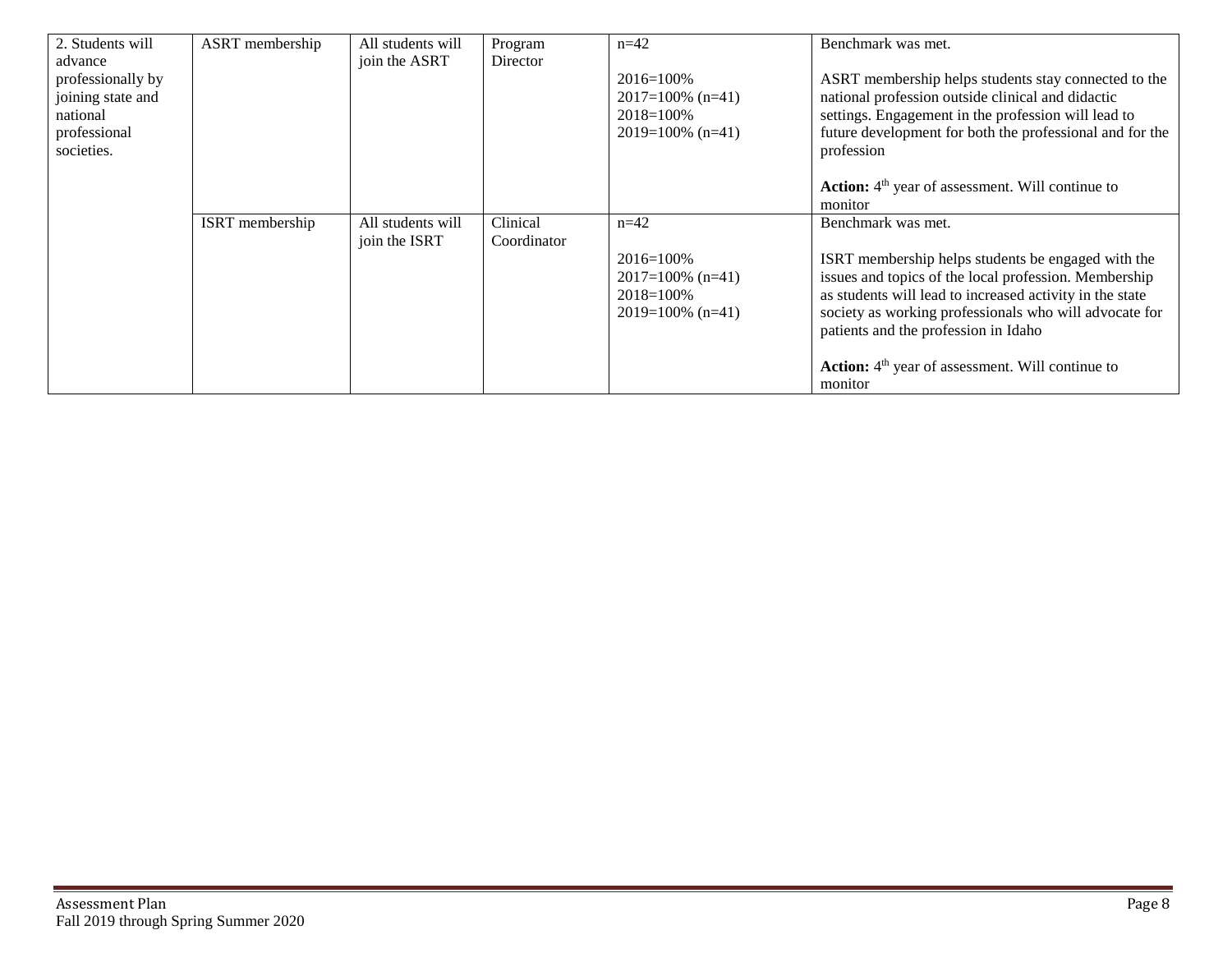|                                                                                                                        | Program Effectiveness Measures (1/1/2019-12/31/2019)                                   |                                                                                             |                                                                                               |                                                                                                                                                                                        |                                                                                                                                                                                                                                                                                                                                                                                                                                                                                                                                                 |  |  |
|------------------------------------------------------------------------------------------------------------------------|----------------------------------------------------------------------------------------|---------------------------------------------------------------------------------------------|-----------------------------------------------------------------------------------------------|----------------------------------------------------------------------------------------------------------------------------------------------------------------------------------------|-------------------------------------------------------------------------------------------------------------------------------------------------------------------------------------------------------------------------------------------------------------------------------------------------------------------------------------------------------------------------------------------------------------------------------------------------------------------------------------------------------------------------------------------------|--|--|
| <b>Outcome</b>                                                                                                         | <b>Measurement Tool</b>                                                                | <b>Benchmark</b>                                                                            | <b>Timeframe/Res</b><br>ponsible Party                                                        | <b>Results</b>                                                                                                                                                                         | <b>Analysis/Action Plan</b>                                                                                                                                                                                                                                                                                                                                                                                                                                                                                                                     |  |  |
| 1. Students will pass<br>the national<br>certification<br>examination on the<br>$1st$ attempt.                         | National Certification<br>Exam 1 <sup>st</sup> Time Pass<br>Rates                      | 100% each year                                                                              | 6 months post<br>graduation (or<br>upon completion<br>by all)<br>Program<br>Director          | 2015: 100% (18/18)<br>2016: 80% (16/20)<br>2017: 100% (21/21)<br>2018: 100% (19/19)*<br>2019: 90% (19/21)<br>5 year average $= 94\%$                                                   | Both 2019 and 5 year benchmark were not met. All<br>students from the 2016 cohort passed the ARRT<br>registry by the 2 <sup>nd</sup> attempt; students from the 2019<br>cohort have not retaken the exam yet. Program faculty<br>reviewed the scores of those who did not pass on the 1st<br>attempt to analyze for patterns or deficiency in program<br>curriculum and teaching, but no patterns or<br>commonalities were identified. *In 2018, 1 student who<br>completed the program did not take the ARRT exam.<br>Will continue to monitor |  |  |
| 2a. Students who<br>are actively seeking<br>a job will be<br>gainfully employed<br>within 6 months<br>post-graduation. | <b>Graduate Survey</b><br>Or "word of mouth"<br>On line Alumni<br>Survey               | 75% or higher<br>yearly<br>75% 5 year<br>average                                            | post graduation<br>survey<br>Program<br>Director/Clinical<br>Coordinator                      | 2015: 100% (18/18)<br>2016: 100% (20/20)<br>2017: 100% (21/21)<br>2018: 100% (20/20)<br>2019: 100% (21/21)                                                                             | Benchmark was met in 2019 and for the 5 year average.                                                                                                                                                                                                                                                                                                                                                                                                                                                                                           |  |  |
| 2b. Job Placement<br>Rate 1 year from<br>graduation for<br>those actively<br>seeking a job.<br>3. Students will        | Graduate Survey or<br>"word of mouth"<br>On line Alumni<br>Survey<br>Graduation roster | 75% of those<br>actively seeking<br>employment<br>within 12 months<br>of graduation<br>100% | 12 months post<br>graduation<br>Program<br>Director/Clinical<br>Coordinator<br>End of program | 5 year average $= 100\%$<br>2015: 94% (17/18)<br>2016: 100% (20/20)<br>2017: 100% (21/21)<br>2018: 100% (18/18)<br>2019: 100% (21/21)<br>5 year average $= 99\%$<br>2015: 100% (18/18) | Benchmark was met in 2019 and for the 5 year average.<br>Benchmark for 2019 was met.                                                                                                                                                                                                                                                                                                                                                                                                                                                            |  |  |
| complete the<br>program.                                                                                               |                                                                                        |                                                                                             | Program<br>Director                                                                           | 2016: 100% (20/20)<br>2017: 100% (21/21)<br>2018: 95% (20/21)<br>2019: 100% (21/21)                                                                                                    |                                                                                                                                                                                                                                                                                                                                                                                                                                                                                                                                                 |  |  |
| 4. Graduates will be<br>satisfied with their<br>education by feeling<br>prepared for their 1st<br>job.                 | <b>Graduate Exit Survey</b>                                                            | $\geq$ 4 (5 point scale)                                                                    | Graduate Alumni<br>Survey<br>Program<br>Director                                              | $n=21$<br>2016: 4.75 $(n=20)$<br>$2017: 4.43$ (n=21)<br>$2018: 4.54(n=11)$<br>2019: 4.95 $(n=21)$                                                                                      | Benchmark met.<br>An online survey was used for 2018, which may have<br>decreased the response rate. Using a paper survey at the<br>senior luncheon may increase the response rate                                                                                                                                                                                                                                                                                                                                                              |  |  |